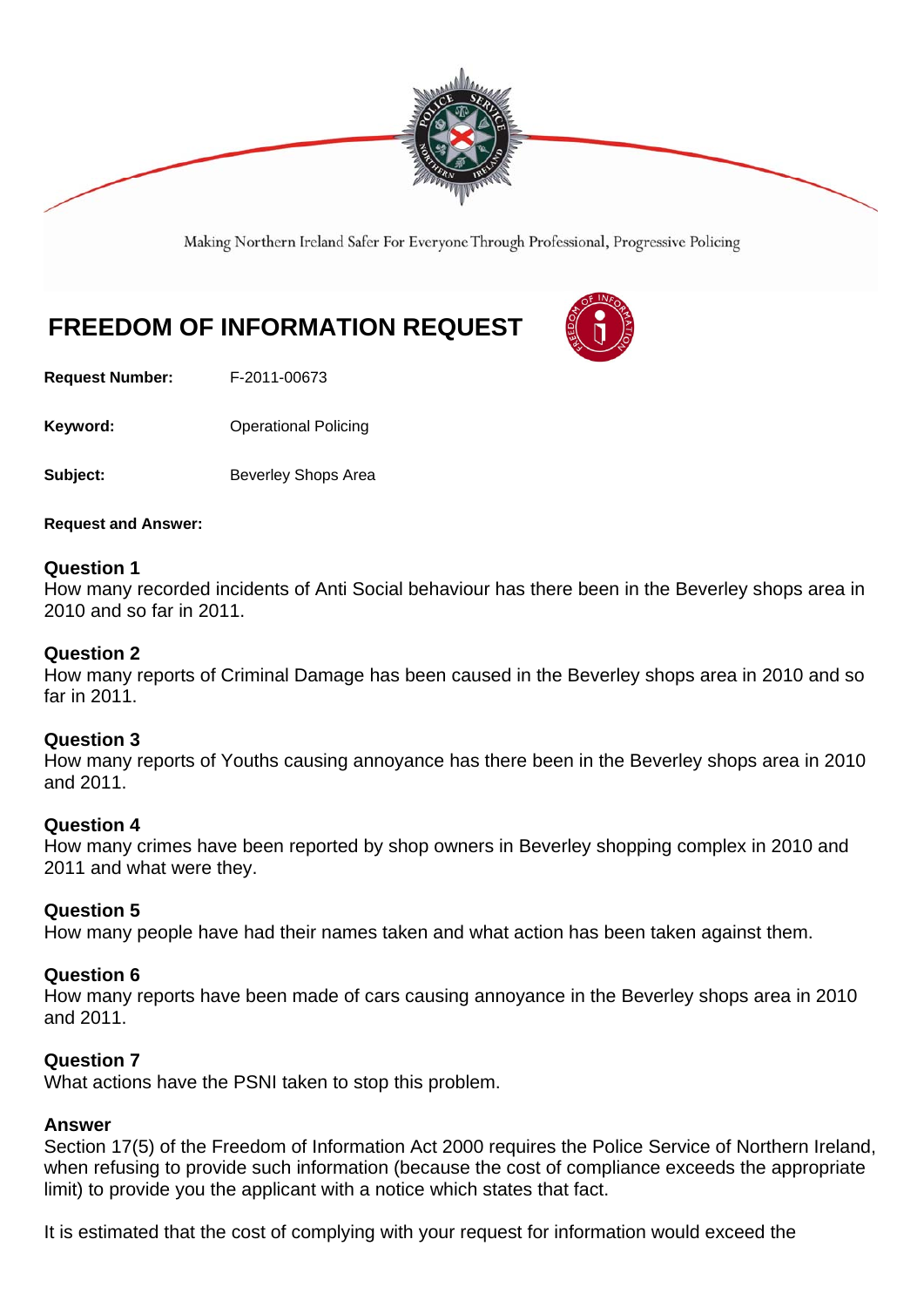"appropriate costs limit" under Section 12(1) of the Freedom of Information Act 2000, which is currently set by the Secretary of State at £450 (18hrs).

The local District have advised that in respect of Question 5 above there is a vast amount of documentation that requires searching before a response could be provided. Firstly a manual trawl would be required of all search records held and as there are approximately 300 searches per month an estimate of 1 minute per form would equate to approximately 5 hours. The time taken for this would be added to time taken to check officer notebook entries which for some 114 officers at approximately 30 minutes per notebook would be 57 hours which is well in excess of the time permitted by legislation which is set at 18 hours.

In accordance with the Freedom of Information Act 2000, this letter should be considered as a Refusal Notice, and the request has therefore been closed.

You may wish to submit a refined request in order that the cost of complying with your request may be facilitated within the 'appropriate limit'. In compliance with Section 16 of the Act, I have considered how your request may be refined to bring it under the appropriate limit however the nature and structure of the information unfortunately makes this impossible.

Submission of a refined request would be treated as a new request, and considered in accordance with the Freedom of Information Act 2000, including consideration of relevant Part II exemptions.

Although excess cost removes the PSNI's obligations under the Freedom of Information Act, I have provided below the information which was retrieved before it was realised that the fees limit would be exceeded. I trust this is helpful but it does not affect our legal right to rely on the fees regulations for the remainder of your request.

# **This information has been taken from ICIS Crime Recording systems and is subject to change. These are not official figures and should not be quoted as such.**

# **Answer 1**

In 2010 there were a total number of **13** incidents of anti social behaviour, compared to **9** up to 25 March in 2011.

#### **Answer 2**

In 2010 there were a total number of **3** incidents of criminal damage, compared to **none** up to 25 March in 2011.

#### **Answer 3**

In 2010 there were a total number of **11** incidents of youths causing annoyance, compared to **2** up to 25 March in 2011.

#### **Answer 4**

In 2010 there were a total number of **7** crimes reported by shop owners/staff – these were 1 x theft ,1 x assault on staff member whilst locking up and 5 x shoplifting; compared to **3** up to 25 March in 2011 which was a staff member reported being threatened and 2 x shoplifting.

# **Answer 6**

In 2010 there were a total number of **10** incidents of vehicle related nuisance, compared to **8** up to 25 March in 2011.

#### **Answer 7**

This is not strictly a valid question under Section 8(1)(c) of the Act as it does not ask for recorded information however the local district have provided the following detail for your information.

Local officers both Neighbourhood Policing Teams and Response have been briefed, and will